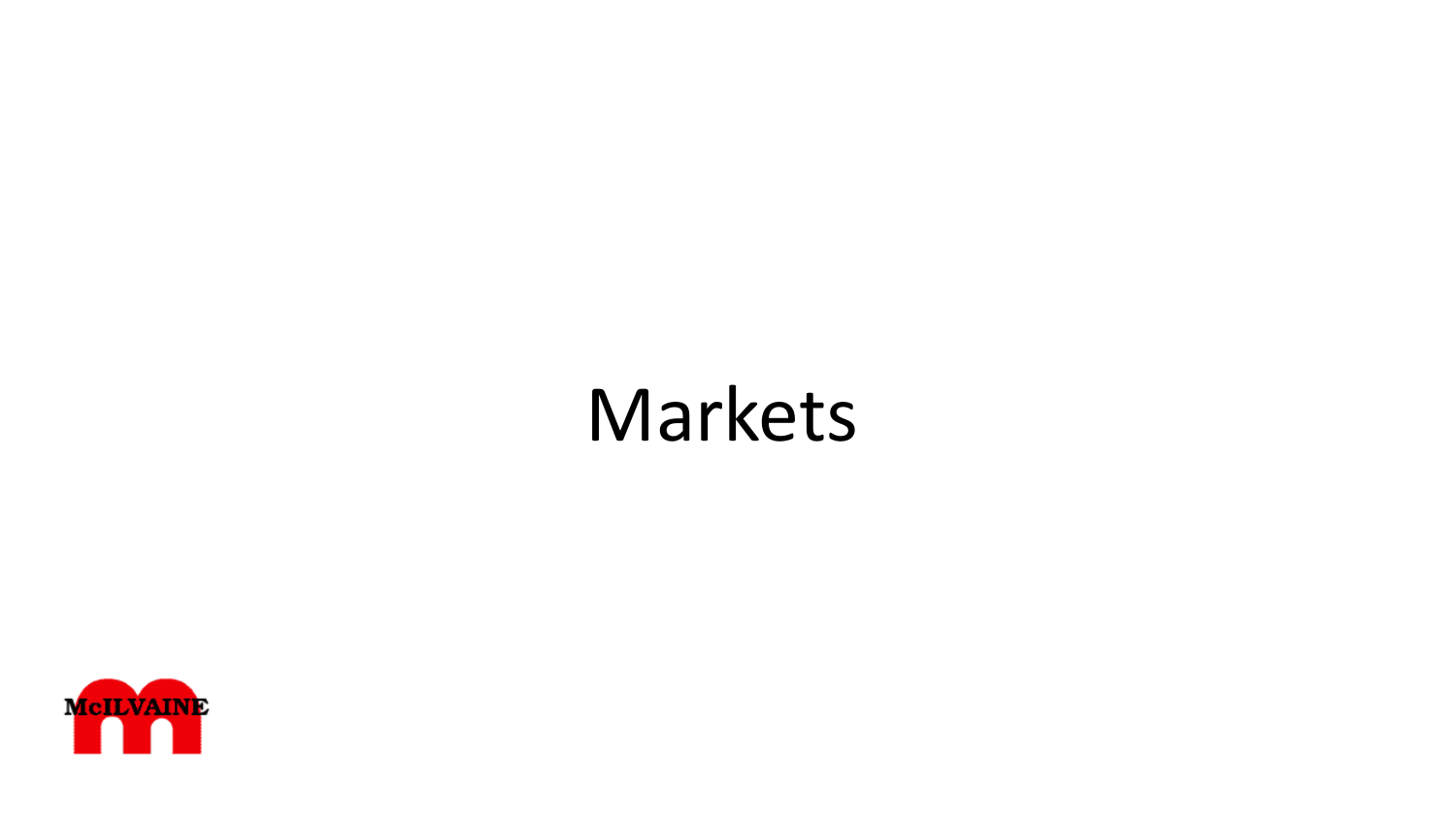# \$1.4 trillion Industrial IoT and Remote O&M Market by 2030

- Industrial IoT or IIoT is growing faster than IoT generally and will eventually be a much larger market. It will also be a catalyst for major industry changes which Accenture predicts will add \$14 trillion to the global economy in 2030. One near term achievement is asset management but longer term IIoT will transform the process industries and allow individuals to focus on problem solving and collaboration as machines replace some of their prior duties. It will result in better products produced at lower cost. It will be a catalyst for more rapid development of new products. This includes products made by the process industries and products used in the process industries.
- One of the most important opportunities is remote monitoring along with remote operation and maintenance support. Remote monitoring centers have been set up by suppliers and end users such as power plants. Initially they were used primarily to warn the operator of problems such as vibration of rotating parts or temperature increases due to lube oil problems. However, the development of inexpensive sensors and sophisticated software, remote operations and maintenance management will not only be possible but will result in better outcomes.

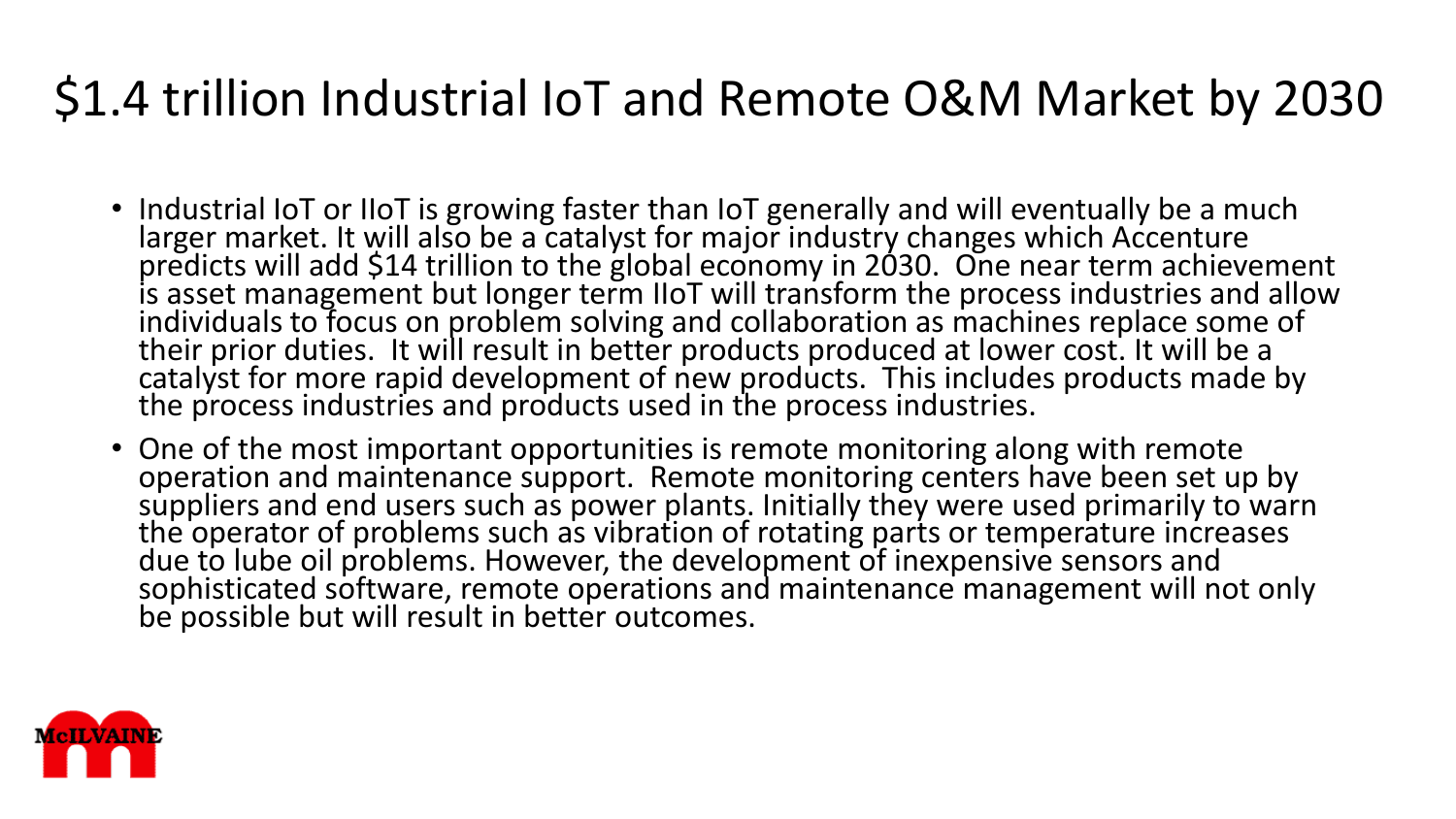### Market, cont.

- Software platforms which allow systems to communicate with each other will allow collaborative remote monitoring. System, component and consumable suppliers will collaborate with the operators and subject matter experts to solve problems and improve operations with the introduction of innovative solutions.
- The resultant revenues accruing from this development will be \$1.4 trillion by 2030. This includes \$590 billion of new revenues and \$870 billion of revenues which would have otherwise been generated by traditional market routes.

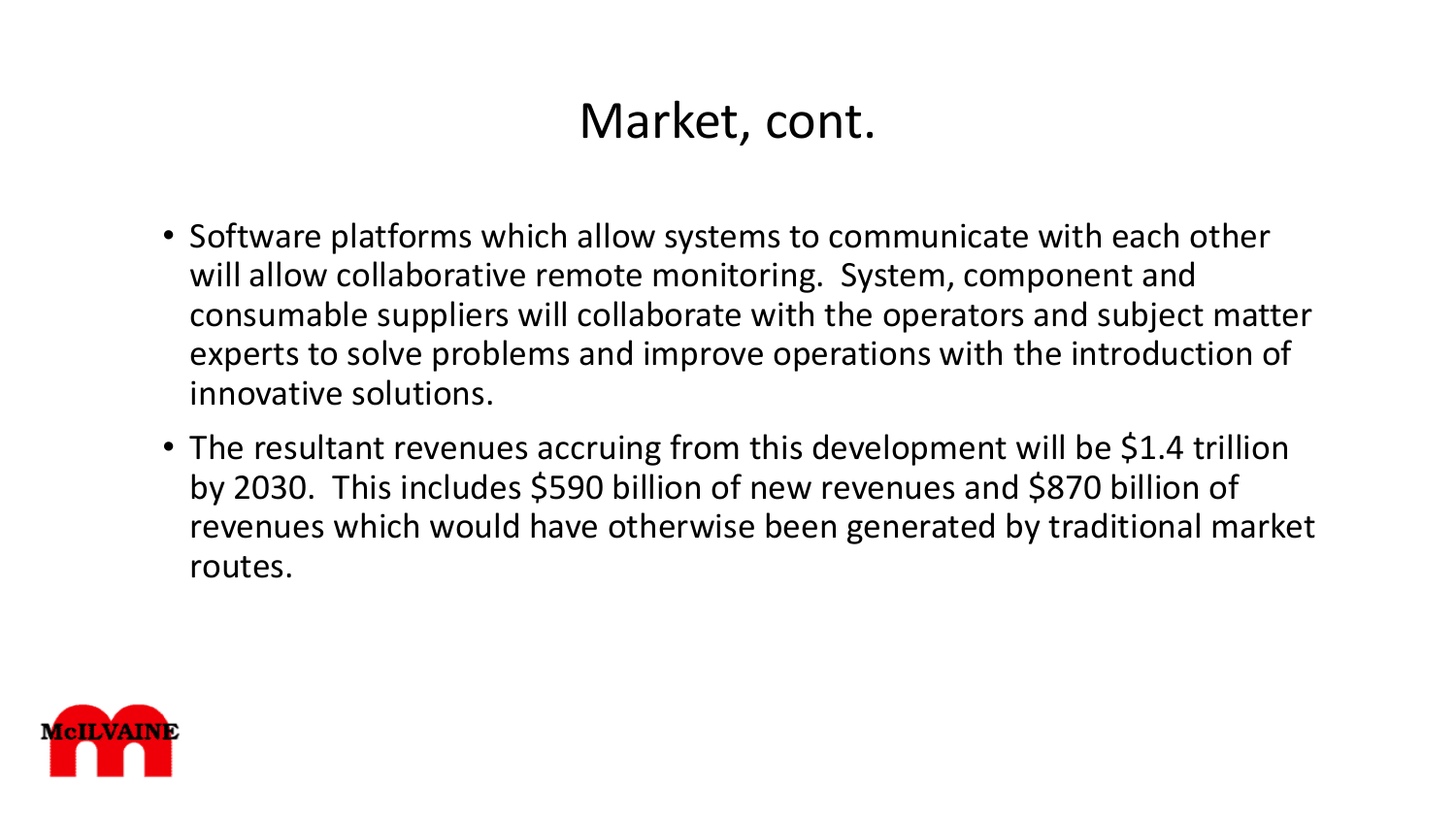## 2030 Industrial IoT and Remote O&M Market

| 2030 Industrial IoT and Remote O&M Market - \$ billions |                           |                    |       |                         |           |                        |       |             |  |
|---------------------------------------------------------|---------------------------|--------------------|-------|-------------------------|-----------|------------------------|-------|-------------|--|
|                                                         | <b>Market Absent IIOT</b> |                    |       | Market with IIoT Impact |           |                        |       |             |  |
| <b>Component</b>                                        | <b>New</b>                | Repair<br>/Replace | Total | <b>No</b><br>Effect     | New Route | Addi-tional<br>Revenue | Total | <b>IIoT</b> |  |
| <b>Valves</b>                                           |                           |                    |       |                         |           |                        |       |             |  |
| <b>Pumps</b>                                            |                           |                    |       |                         |           |                        |       |             |  |
| <b>Automation</b>                                       |                           |                    |       |                         |           |                        |       |             |  |
| <b>Combust &amp; Steam</b>                              |                           |                    |       |                         |           |                        |       |             |  |
| <b>Heat Transfer</b>                                    |                           |                    |       |                         |           |                        |       |             |  |
| <b>Conveying</b>                                        |                           |                    |       |                         |           |                        |       |             |  |
| <b>Separation and</b>                                   |                           |                    |       |                         |           |                        |       |             |  |
| <b>Reaction</b><br><b>Other</b>                         |                           |                    |       |                         |           |                        |       |             |  |
|                                                         |                           |                    |       |                         |           |                        |       |             |  |
| <b>Total</b>                                            |                           |                    |       |                         |           |                        |       |             |  |

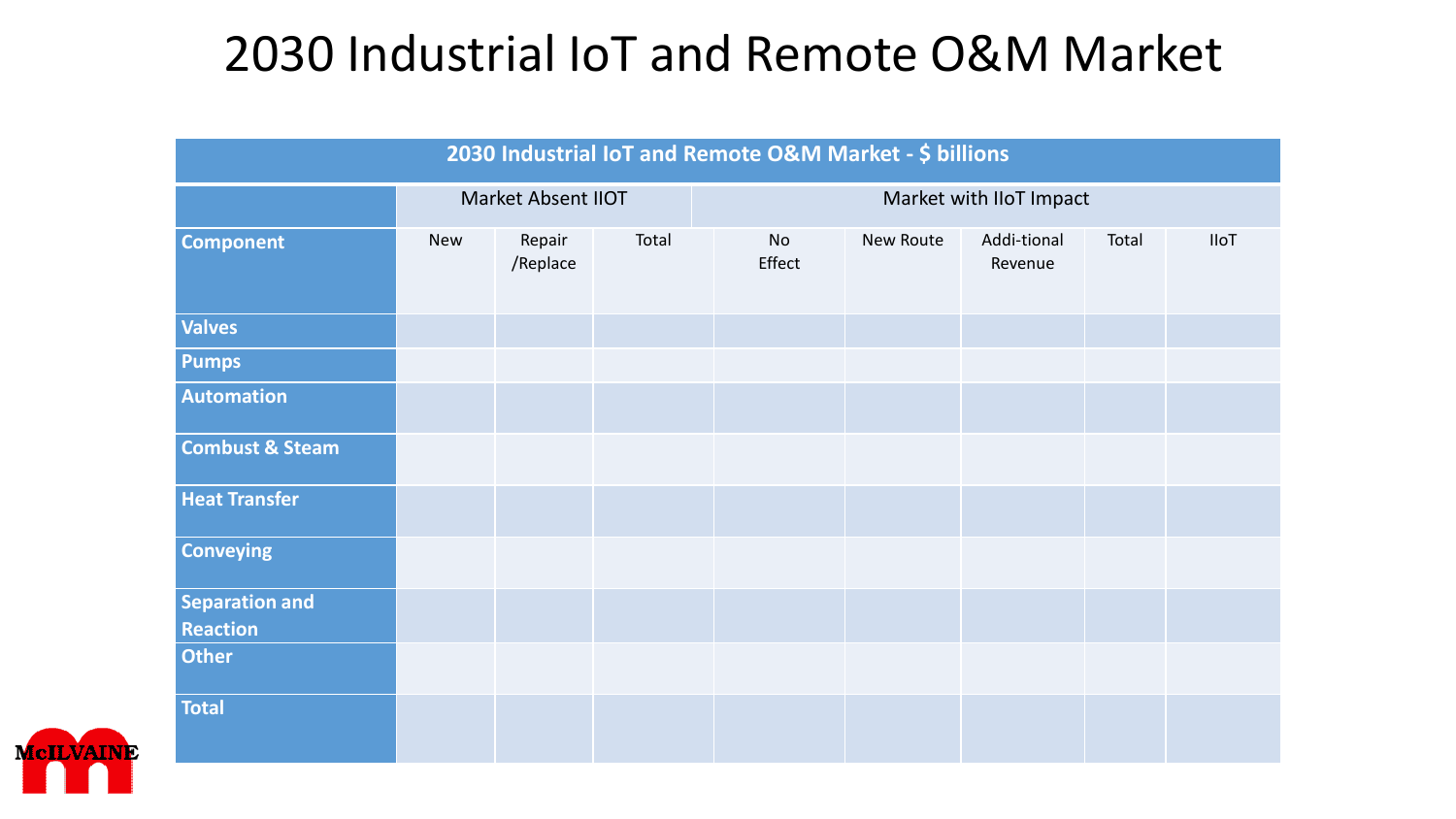### Market by Industry

| <b>Industry</b>  | <b>Onsite</b> | Remote<br><b>O&amp;M</b> | <b>Total</b><br>\$ billions |
|------------------|---------------|--------------------------|-----------------------------|
| Total            |               |                          |                             |
| Chemical         |               |                          |                             |
| Electronics      |               |                          |                             |
| transportation   |               |                          |                             |
| Food             |               |                          |                             |
| <b>Metals</b>    |               |                          |                             |
| Mining           |               |                          |                             |
| Oil and Gas      |               |                          |                             |
| Other Industries |               |                          |                             |
| Pharmaceutical   |               |                          |                             |
| Power            |               |                          |                             |
| Pulp & Paper     |               |                          |                             |
| Refinery         |               |                          |                             |
| <b>Stone</b>     |               |                          |                             |
| Wastewater       |               |                          |                             |
| Water            |               |                          |                             |

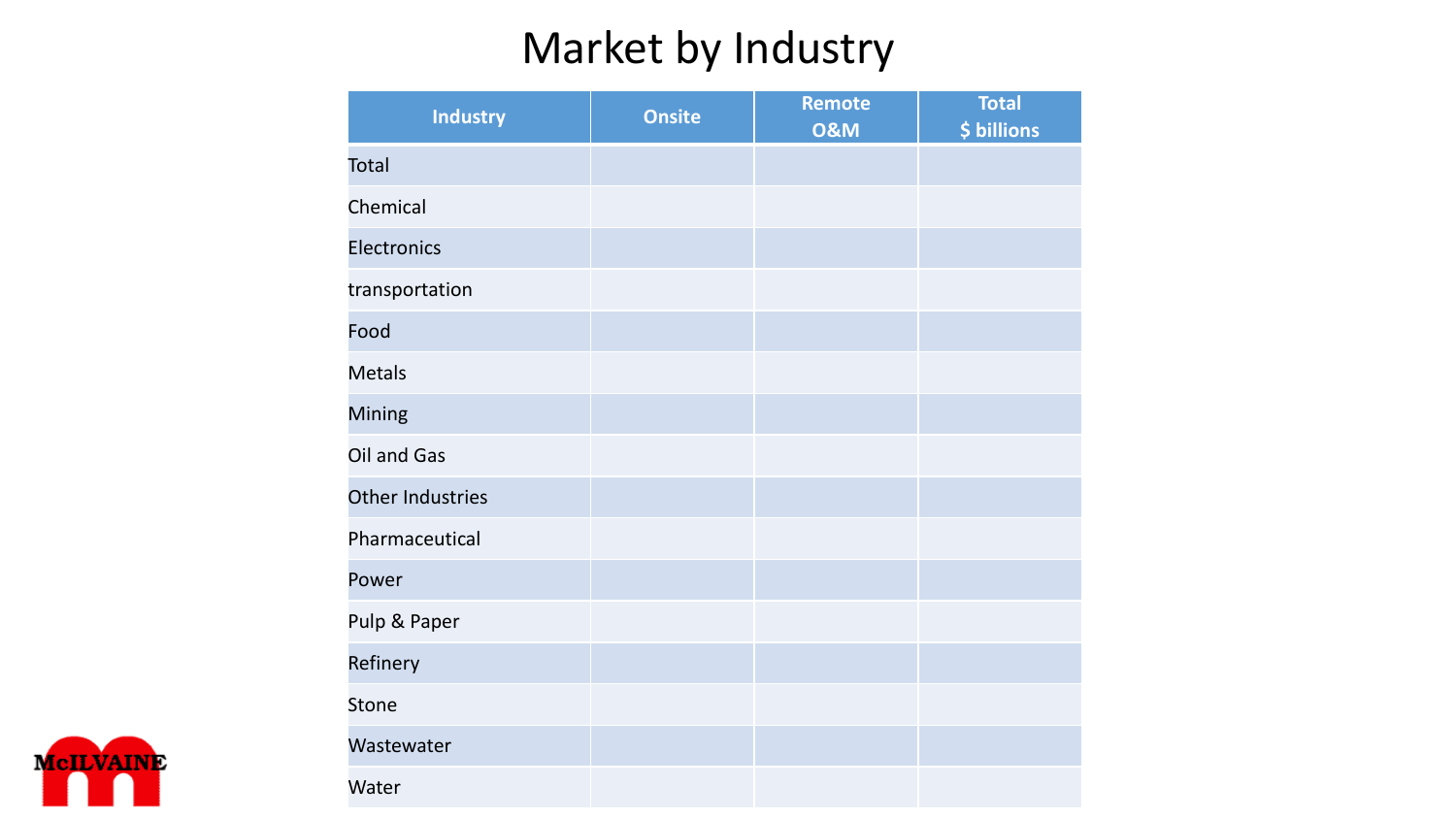# Chemical Industry - \$ billions

| <b>World Region</b>           | 2016 | 2018                                                      | 2020                                                                                                                                                                                                           | 2022 | 2024 | 2026 | 2028 | 2030 |  |
|-------------------------------|------|-----------------------------------------------------------|----------------------------------------------------------------------------------------------------------------------------------------------------------------------------------------------------------------|------|------|------|------|------|--|
| Total                         |      |                                                           |                                                                                                                                                                                                                |      |      |      |      |      |  |
| Africa                        |      |                                                           |                                                                                                                                                                                                                |      |      |      |      |      |  |
| <b>CIS</b>                    |      |                                                           |                                                                                                                                                                                                                |      |      |      |      |      |  |
| East Asia                     |      | <b>IIOT and Remote O&amp;M chemical industry revenues</b> |                                                                                                                                                                                                                |      |      |      |      |      |  |
| Eastern<br>Europe             |      |                                                           | will grow from \$9 billion in 2016 to \$15 billion in<br>2020. By 2030 the revenues will be \$56 billion. In<br>2020 East Asia will generate IIoT chemical<br>industry revenues of \$4.8 billion up from \$2.8 |      |      |      |      |      |  |
| <b>Middle East</b>            |      |                                                           |                                                                                                                                                                                                                |      |      |      |      |      |  |
| <b>NAFTA</b>                  |      | billion in 2016                                           |                                                                                                                                                                                                                |      |      |      |      |      |  |
| South &<br>Central<br>America |      |                                                           |                                                                                                                                                                                                                |      |      |      |      |      |  |
| West Asia                     |      |                                                           |                                                                                                                                                                                                                |      |      |      |      |      |  |
| Western<br>Europe             |      |                                                           |                                                                                                                                                                                                                |      |      |      |      |      |  |

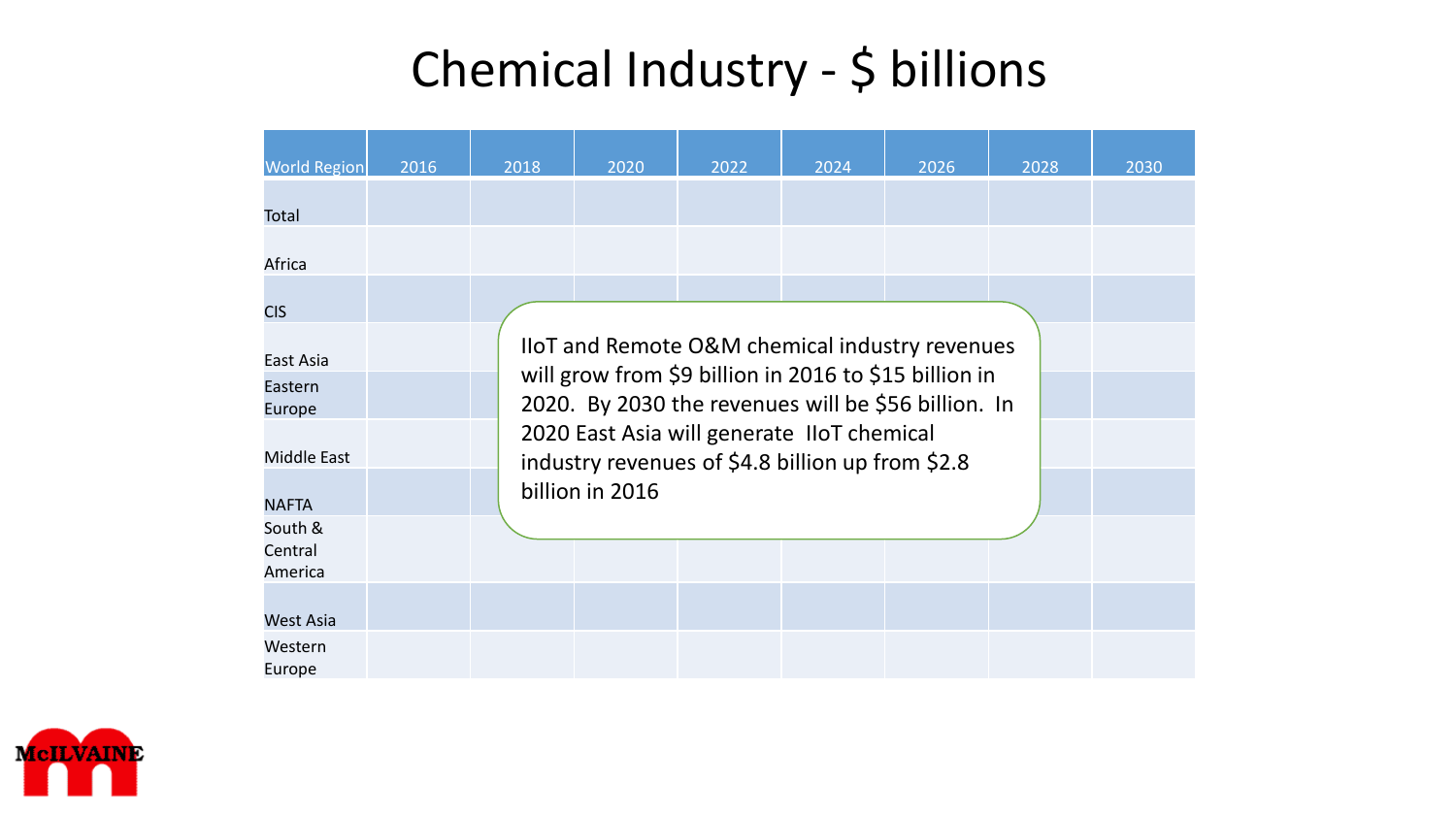### Measurement Categories

| <b>Measurement</b><br><b>Categories</b> | <b>Examples</b>                                                                       |
|-----------------------------------------|---------------------------------------------------------------------------------------|
| Function                                | Analysis, extraction, integration, display, services,<br>consumables, accessories     |
| Medium                                  | Ambient air and water, process liquids and gases,<br>solids, oil, injection chemicals |
| <b>Properties Measured</b>              | Physical, chemical, electrical, other                                                 |
| <b>Measurement Parameters</b>           | Count, weight, volume, temperature, pressure,<br>contaminants, viscosity              |
| <b>Operating Principles</b>             | Chemical, electrochemical, light, opacity                                             |
| Mode of Use                             | Continuous, hand held, laboratory, process                                            |

Most remote monitoring today is vibration monitoring of rotating parts and lube oil pressure. There is a huge potential to monitor and utilize the other measurement data

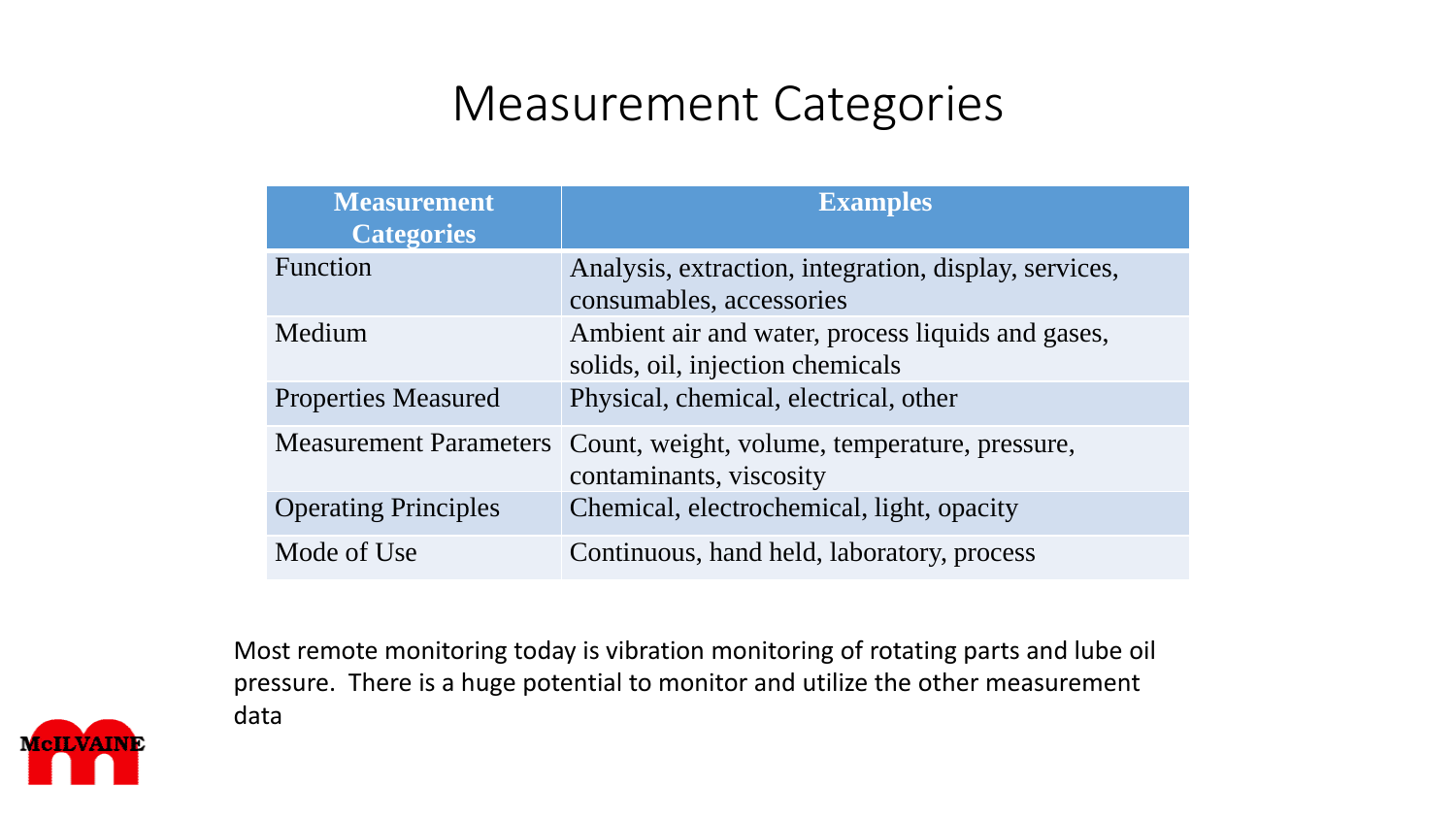# Instrumentation Market Size by Medium Measured and Industry

| <b>Instrumentation Market Size by Medium Measured</b> |              |              |              |                        |                      |               |  |  |
|-------------------------------------------------------|--------------|--------------|--------------|------------------------|----------------------|---------------|--|--|
| <b>Fuel Source</b>                                    | Weather      | <b>Water</b> | Air          | <b>Process Liquids</b> | <b>Process Gases</b> | <b>Solids</b> |  |  |
| Coal                                                  | $\mathsf{S}$ | H            | H            | M                      | M                    | H             |  |  |
| <b>Nuclear</b>                                        | $\mathsf{S}$ | H            | M            | H                      | H                    | M             |  |  |
| Gas                                                   | $\mathsf{S}$ | M            | H            | $\mathsf{S}$           | S                    | $\mathsf{S}$  |  |  |
| Solar                                                 |              | $\mathsf{S}$ | $\mathsf{S}$ | $\mathsf{S}$           | S                    | $\mathsf{S}$  |  |  |
| Wind                                                  |              | S            | L            | $\mathsf{S}$           | S                    | $\mathsf{S}$  |  |  |
| <b>Biomass</b>                                        | $\mathsf{S}$ | $\mathsf{S}$ |              | S                      | S                    |               |  |  |
| Geothermal                                            | $\mathsf{S}$ | M            | L            | H                      | H                    | $\mathsf{S}$  |  |  |
| Hydro                                                 | S            | H            | $\mathsf{S}$ | S                      | S                    | $\mathsf{S}$  |  |  |



L= large, M= medium, S= small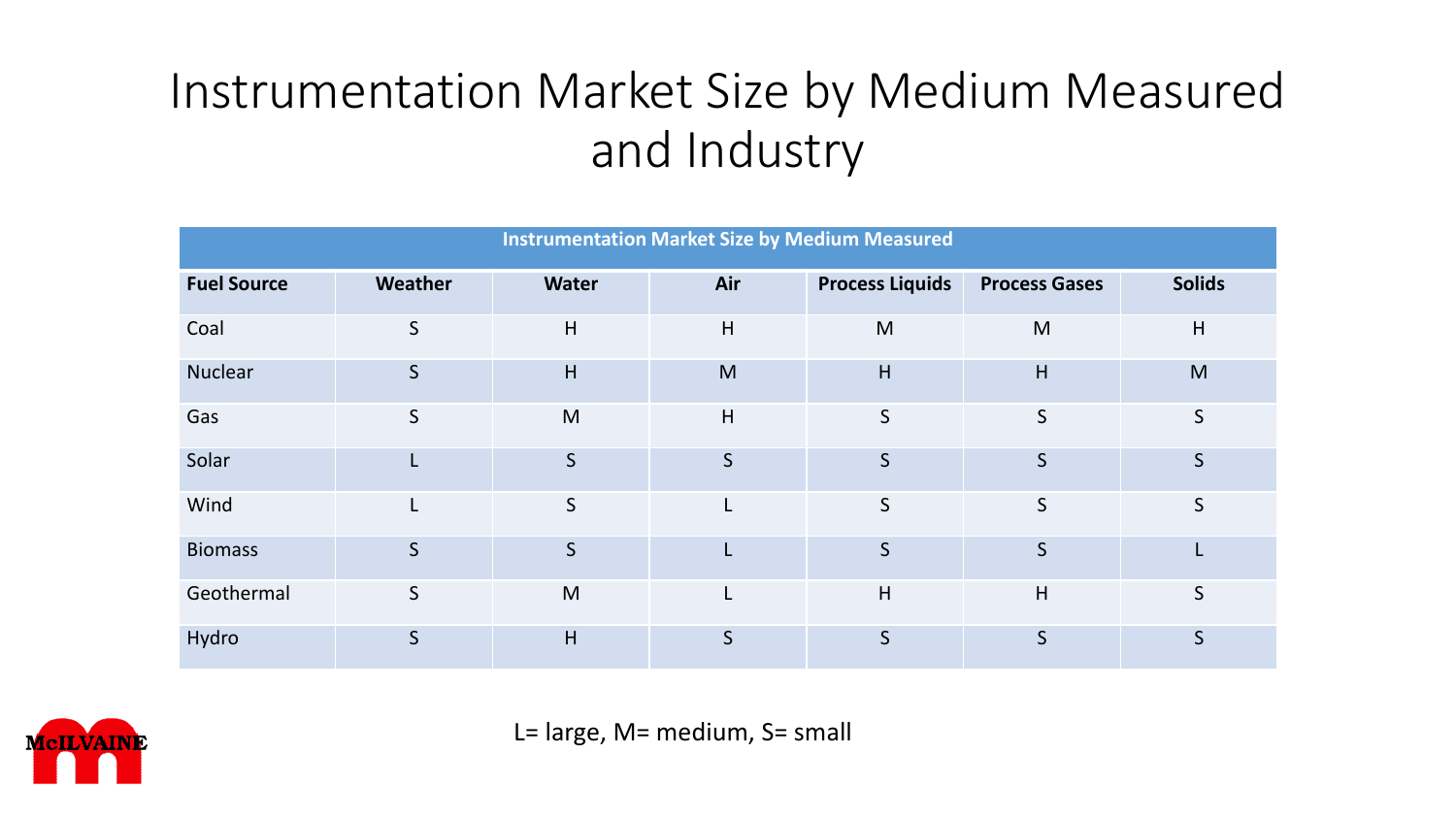## Component Monitoring in Power Plants

#### • **Component Monitoring**

• Condition monitoring of components is well established for lubrication systems for turbines, compressors, etc. The growth opportunities are in measuring not only the health but also the operational information of valves, pumps, filters, separators and other components. Mann + Hummel recognizes this opportunity and has just invested in a large filtration IoT research center in Singapore. Pentair, Flowserve and other pump and valve suppliers are rapidly strengthening their component monitoring capabilities.

#### • **Digital Data Generation at the Plant**

- GE says that coal-fired power plants could be made approximately 4 percent more efficient with 2.5 percent improvement in efficiencies coming from turbine and boiler upgrades, and 1.5 percent coming from software improvements. The analysis also found that applying all potential upgrades to coal-fired power plants can remove 900 million metric tons of  $CO<sub>2</sub>$  (11 percent of total coal power emissions) - more than the annual  $CO<sub>2</sub>$  output of the United Kingdom and France combined.
- McIlvaine has conducted nine hours of webinars for PacifiCorp with presentations by GE, Emerson, Siemens and others which pointed the way to large savings with combustion optimization. The reduction in NO<sub>x</sub> emissions was particularly significant.

#### • **Software Programs**

- The software programs include partnerships between power plant system suppliers and specialized software providers. GE says Predix will enable GE to lead the next generation of industrial progress, through improved manufacturing processes and digitally manufactured products, transforming GE into a stronger and more valuable company. GE believes its digital business will grow GE's software and analytics enterprise from \$6 billion in 2015 to a top 10 software company by 2020. GE has purchased NEUCO who has developed neural networks to control not only the operation of the furnace but also components such as soot blowers.
- General software participants include large companies such as Intel with its Wind River subsidiary and specialist companies such as OSIsoft and SoftDEL.

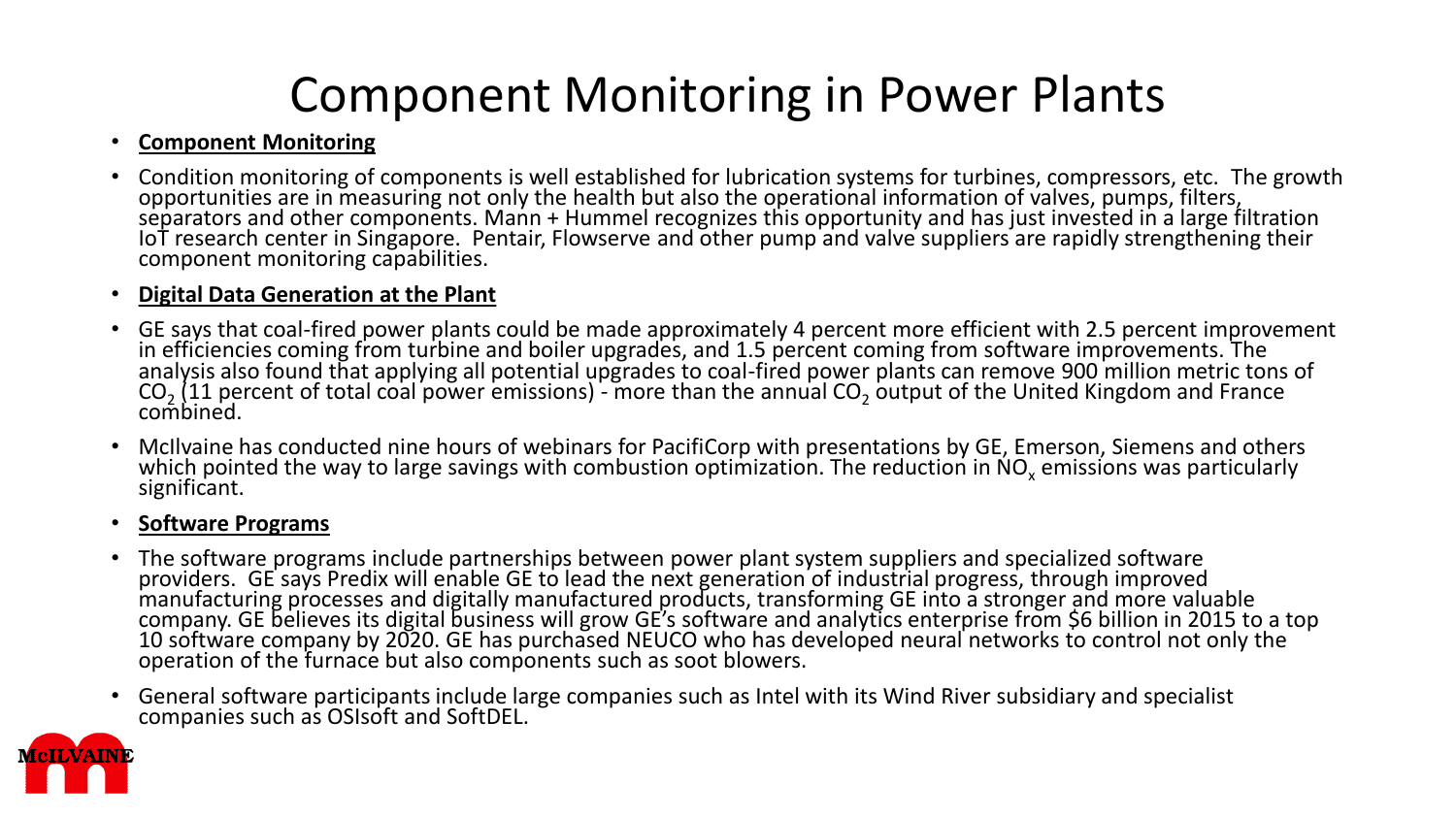#### Remote Monitoring

- The large gas turbine suppliers have remote monitoring centers which primarily track the health of rotating parts. This is frequently part of the warrantee program. However, companies such as MHPS are branching out to monitor more of the plant's components. MHPS just opened a remote monitoring center in the Philippines which is monitoring coal-fired power plants. The service center can also provide assistance to power plants not built by MHPS. In addition to its data analysis capabilities, the center can also manage maintenance equipment and dispatch staff in emergency situations. It will, in addition, serve as a training hub for technicians. Every year, around 200 individuals will be picked from both in and outside the company to transfer technical expertise on maintenance and management.
- There is a huge potential for companies such as MHPS and GE to work with other suppliers and incorporate hundreds of individual remote monitoring programs. For example, Nalco operates an around the clock monitoring center on water quality. If companies such as Mann + Hummel can operate filter monitoring centers and, if all the results are integrated for analysis and action, it will greatly improve the support for the operators.
- There is a big potential for interconnection of facilities in large utility organizations. McIlvaine has been involved with a program for Berkshire Hathaway Energy.
- <http://home.mcilvainecompany.com/index.php/decisions/28-energy/1185-4s01>
- Duke Power has developed central systems which can for example monitor all the pumps at its various stations. However, it is shifting away from the traditional centralized proprietary systems and evolving to support distributed intelligence, interoperability and IoT. Efforts to develop its smart grid have resulted in the enablement of these concepts through what the industry calls OpenFMB (Open Field Message Bus).

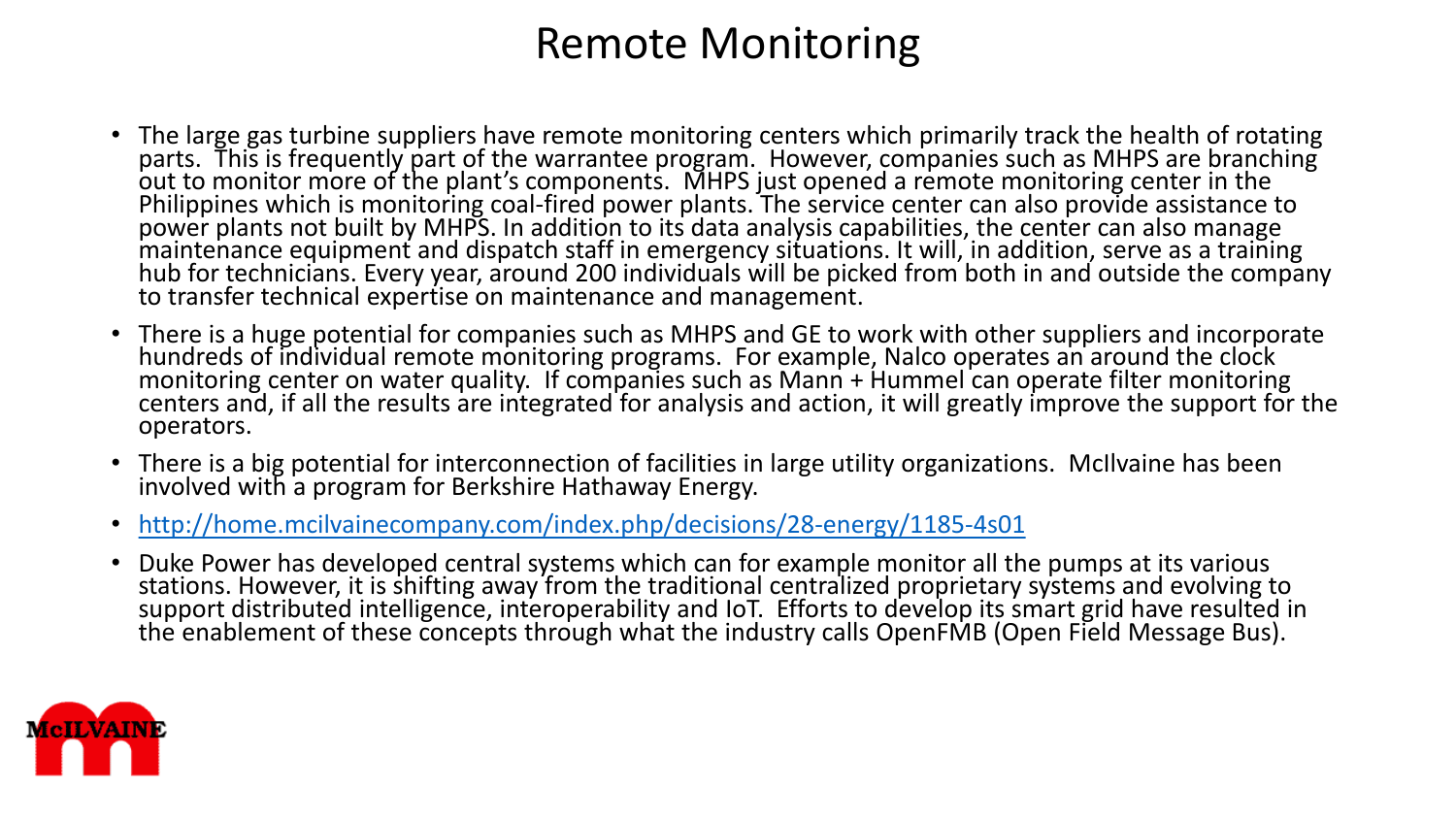### Remote O&M, Data Analytics and Subject Matter Experts

- **Third Party Support for Power Plant Operations and Maintenance**
- Third party operation and maintenance represents the biggest revenue opportunity for IoT in the power industry.
- GE Energy is one of the world's largest third party providers of plant Operation and Maintenance services, currently with more than 16,000 MW at 60 sites in 17 countries under O&M contract. Global resources combined with over 20 years of O&M experience, enable GE to provide complete plant services across the turbine island and balance of plant—for both GE and non-GE equipment.
- Siemens, MHPS, IHI and other turbine suppliers also offer similar services. There are a number of companies specializing in O&M including large companies such as Wood and smaller companies such as Ethos Energy and Proenergy. Uniper and India Power have formed a joint venture to support operations and maintenance at Indian power plants.

#### • **Data Analytics and Subject Matter Experts**

• The generation of large amounts of data is not of value unless it is properly analyzed for action. XLMPR recommends hybrid data analytics marrying the experience based models with ones based on physics and data. The IoT greatly increases the capability for database models but this data needs to be molded by experience. Subject matter experts are needed to provide the niche expertise in each of thousands of areas. The pool of recently retired people can be tapped for their unique combination of knowledge and availability for short engagements.